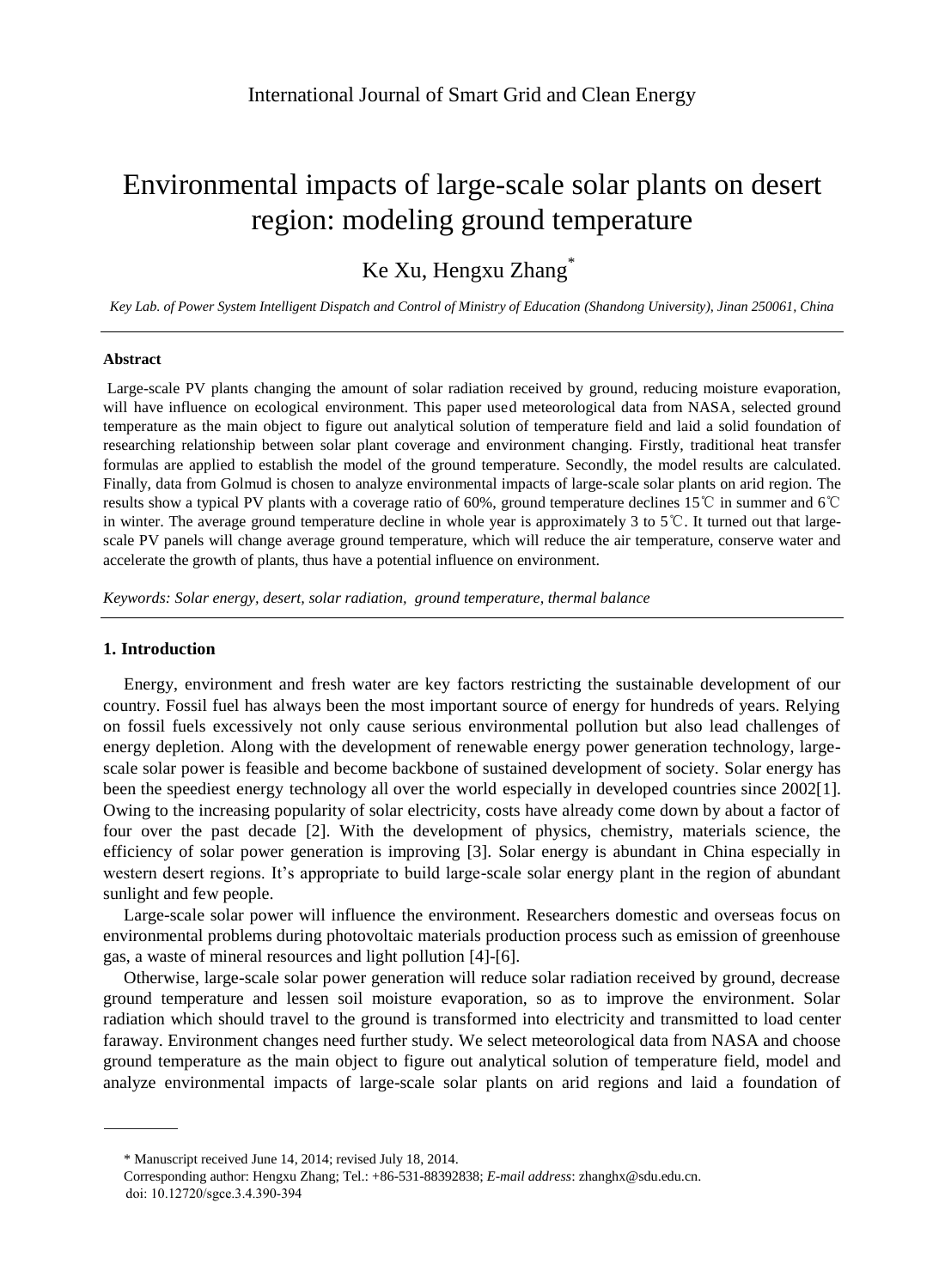researching relationship between solar plant coverage and environment changing. The notations used in this paper are listed as Table 1.

| Notation         | Definition                                                                                                            | <b>Notation</b> | Definition                                                                  |
|------------------|-----------------------------------------------------------------------------------------------------------------------|-----------------|-----------------------------------------------------------------------------|
| Z.               | Depth inside ground                                                                                                   | B               | Convective heat transfer coefficient                                        |
|                  | Time, $t=0$ at 6:00 AM                                                                                                | λ               | Thermal conductivity                                                        |
| t <sub>0</sub>   | Time difference between maximum solar radiation<br>time and maximum air temperature time minus 1,<br>generally take 3 | $Q_0$           | Maximum daily solar radiation intensity,<br>generally take $Q_0 = 1.31nQ_d$ |
| $T_G(z,t)$       | Temperature function of ground                                                                                        | $\mathcal{Q}_d$ | Total amount of daily solar radiation                                       |
| $T_a(t)$         | Air temperature function                                                                                              | a               | Thermal diffusivity                                                         |
| $\overline{T_a}$ | Average of daily air temperature                                                                                      | n               | Sunshine duration factor                                                    |
| $T_a$            | Daily Air temperature amplitude                                                                                       | $\omega$        | Time angular frequency, $\omega = 2\pi/24$                                  |
| $\alpha_G$       | Heat radiation absorption ratio of ground                                                                             | $\mathcal{U}$   | Sunshine duration                                                           |

Table 1: Notations used in this paper

#### **2. Modeling Ground Temperature**

The main purpose is to discover the relationships between solar plant coverage and ground temperature. Assume the ground is infinite and its temperature is only determined by depth with the same solar radiation. Temperatures of same depth are the same and direct solar radiation is absorbed by solar panel.

Conduction, convection and radiation are three main forms of heat exchange. In the proposed model of heat transferring, conduction mainly occurs in the solid medium below the surface. Convection mainly refers to the heat flow between ground and air. Radiation is caused by solar radiation and the radiation between air and ground. Generally, the ground absorbs solar radiation in daytime which leads to rise of the temperature. It releases heat at night which causes decrease of ground temperature. Temperature deep inside the ground remains stable as the result of the limitation of heat transferring. Thus, the regional land ground temperature model proposed is based on heat conduction equation and the boundary conditions of heat transferring.

The ground is modeled as an unlimited continuous, homogeneous and isotropic medium. According to laws of heat transfer, the function of heat conduction [7] can be expressed as equation (1). Considering the low fluctuation of temperature deep inside the ground, the lower boundary condition is provided as follows.

$$
\frac{\partial T_G(z,t)}{\partial t} = a \frac{\partial^2 T_G(z,t)}{\partial z^2}, 0 \le z \le \infty \qquad z \to \infty, T_G(t) = Const < \infty \tag{1}
$$

Heat flux balance, which is the upper boundary condition, is obtained as equation (2).

$$
-\lambda \frac{\partial T_G}{\partial z}\big|_{z=0} = Q_{GA} + \alpha_G Q_S \tag{2}
$$

The left part of equation (2) is the heat flux transferring from the ground into underground. While  $Q_{Ga}$ equals to the heat convection flux between surface and air, which can be expressed as equation (3). Set  $\alpha$ <sup>G</sup> as 0.9 for Golmud.

$$
Q_{GA} = B\left(T_A - T_G\right) \tag{3}
$$

Suppose the convection mainly refers to natural convection. Thus the value is directly related to wind speed above the ground surface. Set B as  $20KCal/m^2 \cdot h \cdot k$  for the condition in Golmud.

Two sine-wave functions were applied to model the variation of daily air temperature[8] as shown in equation (4).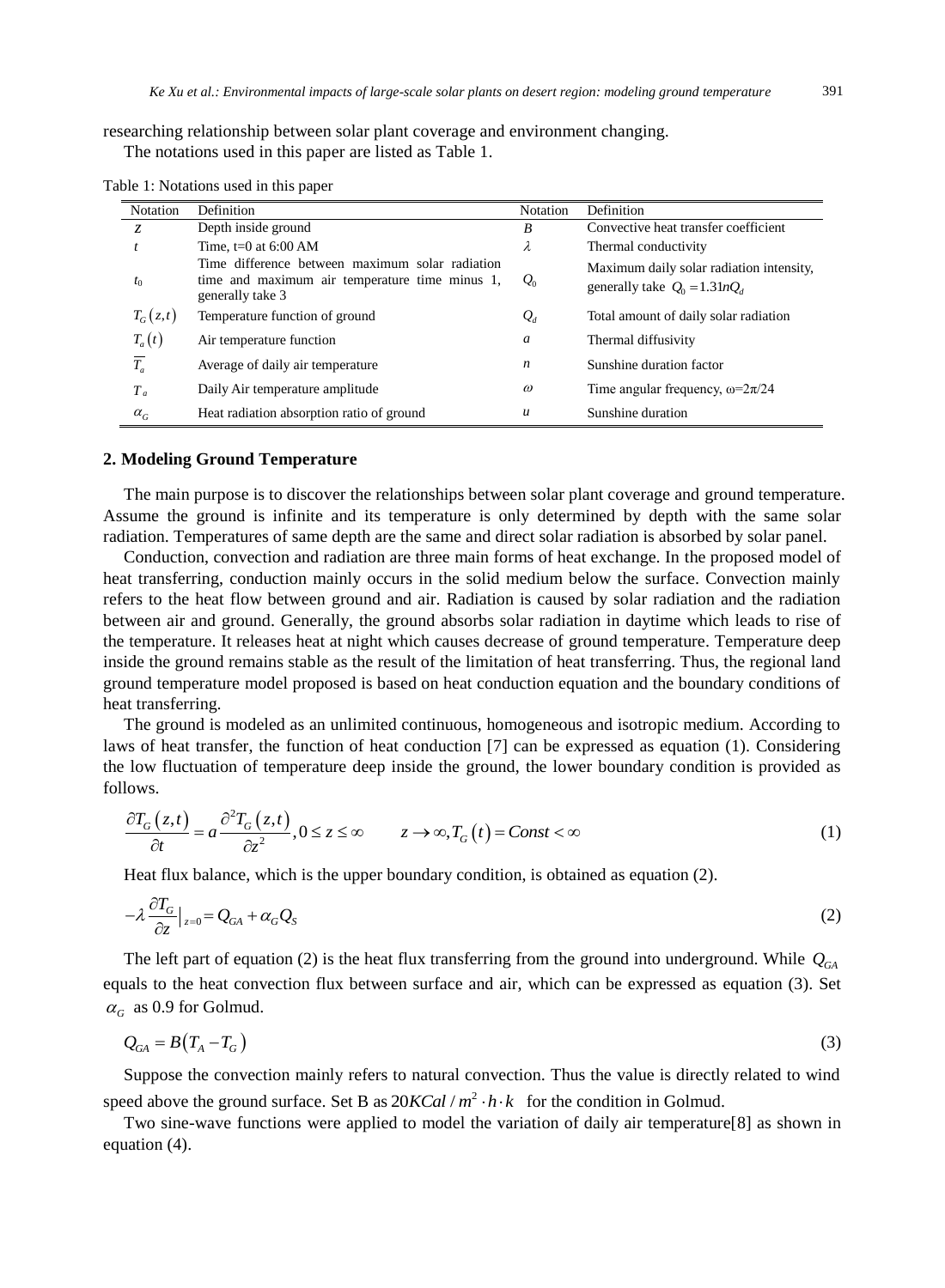392 *International Journal of Smart Grid and Clean Energy, vol. 3, no. 4, October 2014*

$$
T_a = \overline{T}_a + T_a[0.96\sin\omega(t - t_0) + 0.146\sin 2\omega(t - t_0)]
$$
\n(4)

Heat radiation involves the received solar radiation and heat radiation between surface and the air. Due to the weakness of latter radiation form and slight differences between the temperatures of two media, the model proposed applies a revised heat transfer coefficient instead of convection coefficient. The radiation can be equivalently considered to thermal convection. Daily radiation function can be fitted through these data by Fourier series [8], which is shown in equation (5) and (6). For the condition that  $n=1$ ,

$$
Q(t) = \frac{Q_0}{\pi} + \frac{Q_0}{2}\sin \omega t + \frac{2Q_0}{\pi} \sum_{k=1}^{\infty} \frac{1}{1 - 4k^2} \sin(2k \omega t + \frac{\pi}{2})
$$
(5)

For the condition that  $n \neq 1$ ,

$$
Q(t) = \frac{Q_0}{n\pi} + \frac{2nQ_0}{\pi} \sum_{k=1}^{\infty} \frac{\cos(\pi k/2n)}{n^2 - k^2} \sin(k \omega t + \frac{\pi - k\pi}{2})
$$
(6)

Temperature of air and ground and solar radiation intensity are all functions of time *t*, the heat balance is expressed as equation (7).

$$
-\lambda \frac{\partial T_G(z,t)}{\partial z}\big|_{z=0} = B\big[T_A(t) - T_G(z,t)\big|_{z=0}\big] + \alpha_G Q_S(t) \tag{7}
$$

Based on the principle of superposition, the right part of equation  $(7)$  can be expressed in the form of Fourier series to solve the temperature function of ground.

# **3. Model Implementation and Analysis with PV Plants for Golmud, China**

Climate in Golmud area is the continental plateau climate with dry, windy, and arid. Most importantly, Colmud has a long illumination time with annual average up to 3358 hours, which is extremely suitable for the construction of PV plants. We chose Golmud and the nearby area to construct PV plants. The temperature model is applied to analyze the variation of ground temperature with the influence of PV plants. All the data are obtained from NASA by RETScreen and typical data of four seasons are shown in Table 2.

| Data Name<br>(Unit)                                | Typical Day 1<br>(Winter) | <b>Typical Day 2</b><br>(Winter) | Typical Day 3<br>(Spring) | <b>Typical Day 4</b><br>(Autumn) |
|----------------------------------------------------|---------------------------|----------------------------------|---------------------------|----------------------------------|
| Average air Temperature $(C)$                      | 31.7                      | $-7.8$                           | 11.1                      | 10.3                             |
| Maximum daily air Temperature $(C)$                | 39.1                      | $-2.4$                           | 21.3                      | 18.2                             |
| Minimum daily air Temperature $(C)$                | 25                        | $-11.5$                          | 2.2                       | 5.5                              |
| Sunshine duration(h)                               | 12.5                      | 8.6                              | 11.3                      | 9.5                              |
| Total solar radiation in horizon( $MJ/(m^2 24h)$ ) | 29.99                     | 9.07                             | 25.74                     | 14.83                            |

Table 2. Climate data statistics of Golmud



Fig. 1. Daily temperature curve of ground at: (a)  $z=0$  cm and (b)  $z=40$  cm.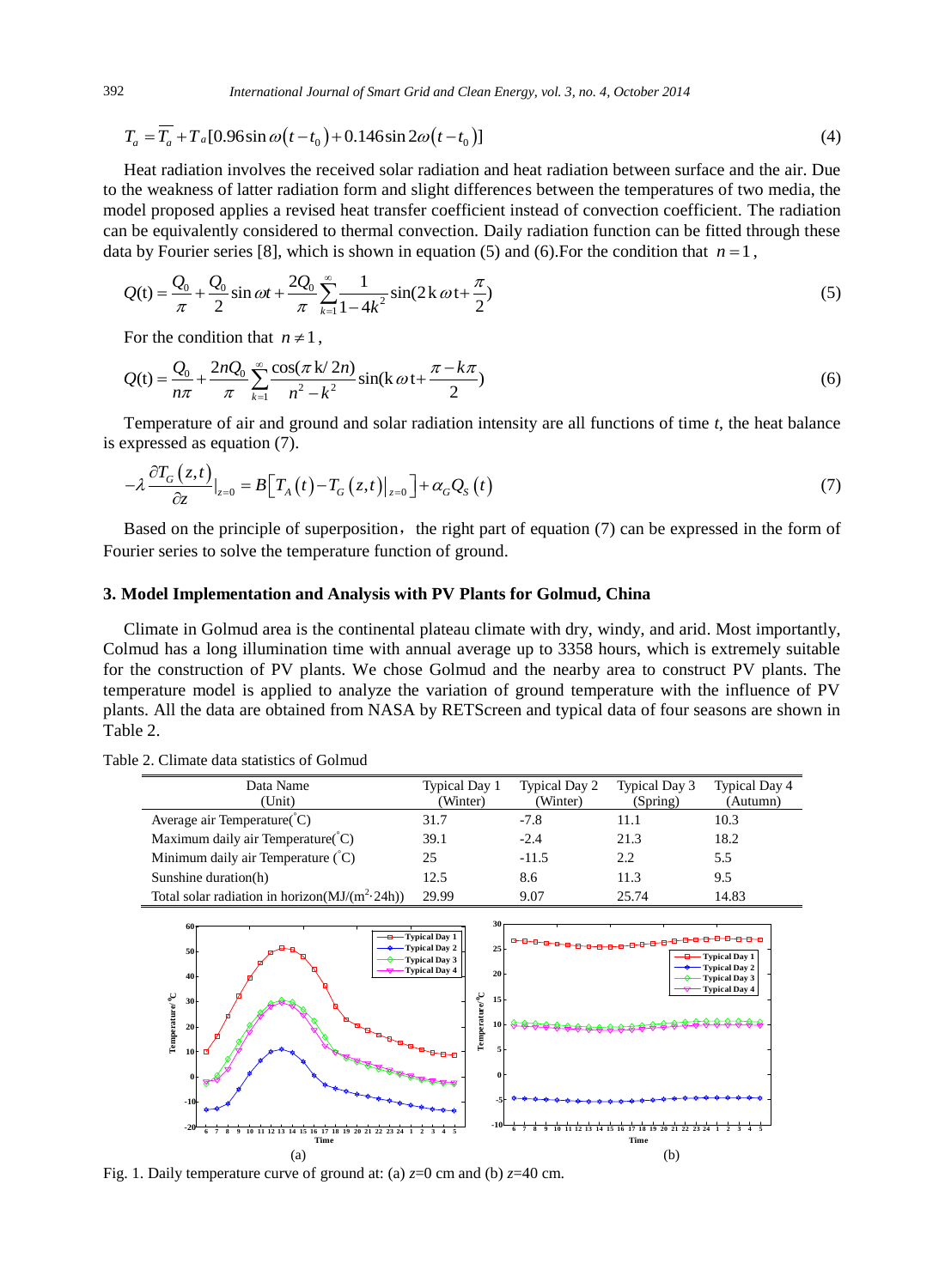#### *3.1. Original ground temperature*

The original ground temperature can be calculated through simulation. The curves are plotted in Fig. 1 at  $z = 0$  and 40 cm. The temperature varies more significantly in summer than other seasons at  $z = 0$  cm, while temperature is stable in deep underground.

Taking typical day 1 to do more analysis, different temperature curves with different depths are plotted in Fig. 2. It indicates that temperature variation is about 3 to 4 hours ahead as the depth increases 10 cm. Temperature at  $z = 40$  cm is stable.



Fig. 2. Temperature curves vary with depths. Fig. 3. Daily temperature curves comparison.

# **4. Ground Temperature Analysis Covered by PV Panels**

Generally, solar radiation includes direct and scattered components. After the construction of PV plants, PV panels cover huge region and absorb solar radiation, especially the direct component. As a result, only part of direct components and all the scattered components of radiation is received by ground. Suppose the ratio of scattered components is 40% in Golmud, and the ratio of covered land is 60%. Thus, the ratio of received radiation by ground is approximately 64%. The relating temperature curves are plotted in Fig. 3, which shows that the temperature of ground declines in varying degrees at different depths. Temperature in covered area is 15℃ lower than the bare areas at *z*=0 cm and 6℃ lower at *z*=40 cm. Considering different density of PV panels, different temperature curves with different coverage ratio are plotted in Fig. 4. It can be concluded that the ground temperature drops with the increase of coverage ratio. With the whole year data obtained, the average temperature decline of ground is shown in Fig. 5. A general influence of PV plants to the temperature of ground can be obtained that the average decline is about 3~5℃. The decline is more significant in summer than that in winter.



**<sup>0</sup> <sup>50</sup> <sup>100</sup> <sup>150</sup> <sup>200</sup> <sup>250</sup> <sup>300</sup> <sup>350</sup> <sup>400</sup> -15 -10 -5 0 5 10 15 20 25 30 Day Temperature/** emperature/<sup>°</sup>C **Original Covered by** 

Fig. 4. Temperature curves with different coverage ratio. Fig. 5. Average temperature decline of ground